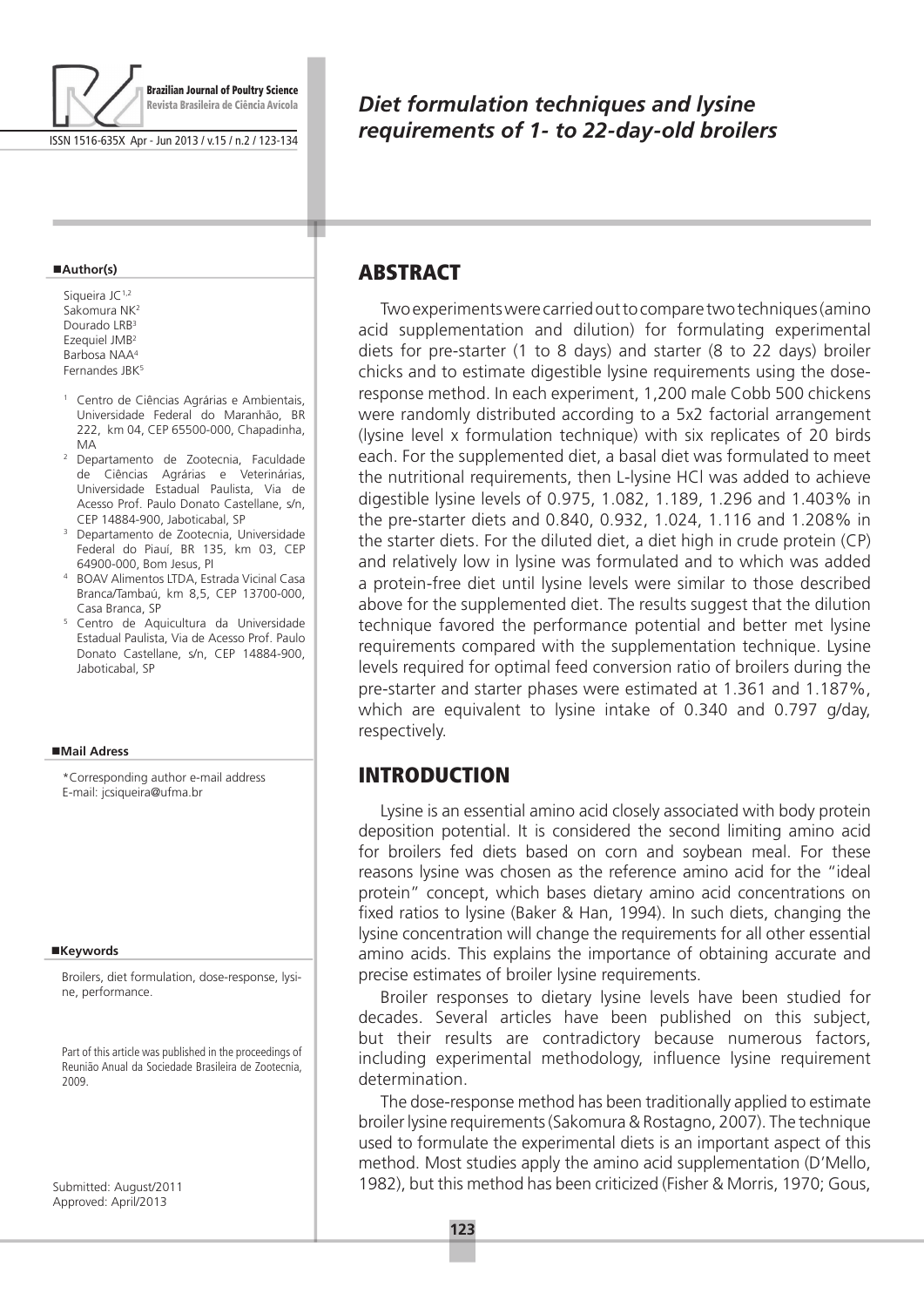

*Diet formulation techniques and lysine requirements of 1- to 22-day-old broilers*

1980; Moughan & Fuller, 2003), particularly because successively increasing the levels of the limiting amino acid may change its balance relative to the other amino acids, which may affect broiler responses.

Another formulation technique, proposed by Fisher & Morris (1970), consists in sequentially diluting a high-protein diet, which is relatively deficient in the tested amino acid, with an isoenergetic, protein-free diet. This dilution results in diets with intermediate levels of the tested amino acid. According to Gous (1980), this technique produces more reliable results than the amino acid supplementation technique, as it provides constant amino acid ratios across the evaluated treatments.

Because the concentration and ratio of essential and nonessential amino acids may directly affect broiler ability to efficiently use dietary amino acids (Heger & Frydrych, 1989), and because supplementation and dilution produce diets with different amino acid ratios, broiler responses may be influenced by the technique used to formulate experimental diets.

|  |  |  |  | Table 1 - Diets formulated by the supplementation technique for 1- to 8-day-old broilers <sup>+</sup> |
|--|--|--|--|-------------------------------------------------------------------------------------------------------|
|--|--|--|--|-------------------------------------------------------------------------------------------------------|

Ingredients (%) Digestible lysine level (%)

| $n$ greanched ( $70/$             |                          |        |       |                | Prycoupic ryonic idver (707 |        |        |        |        |        |
|-----------------------------------|--------------------------|--------|-------|----------------|-----------------------------|--------|--------|--------|--------|--------|
|                                   |                          | 0.975  |       | 1.082          |                             | 1.189  | 1.296  |        |        | 1.403  |
| Corn                              | 57.664                   |        |       | 57.664         |                             | 57.664 | 57.664 |        |        | 57.664 |
| Soybean meal                      | 33.850                   |        |       | 33.850         |                             | 33.850 | 33.850 |        | 33.850 |        |
| Dicalcium phosphate               | 1.962                    |        |       | 1.962          |                             | 1.962  | 1.962  |        |        | 1.962  |
| Limestone                         | 0.937                    |        |       | 0.937          |                             | 0.937  | 0.937  |        | 0.937  |        |
| Soybean oil                       | 1.610                    |        |       | 1.610          |                             | 1.610  | 1.610  |        |        | 1.610  |
| Sodium chloride                   | 0.516                    |        |       | 0.516          |                             | 0.516  | 0.516  |        | 0.516  |        |
| Mineral supplement <sup>#</sup>   | 0.050                    |        |       | 0.050          |                             | 0.050  | 0.050  |        | 0.050  |        |
| Vitamin supplement §              | 0.025                    |        |       | 0.025          |                             | 0.025  | 0.025  |        | 0.025  |        |
| Choline chloride (70%)            | 0.070                    |        |       | 0.070          |                             | 0.070  | 0.070  |        | 0.070  |        |
| Anticoccidial <sup>¥</sup>        | 0.050                    |        |       | 0.050          |                             | 0.050  | 0.050  |        |        | 0.050  |
| L-lysine HCl (78.5%)              |                          |        |       | 0.136          |                             | 0.271  | 0.406  |        | 0.543  |        |
| DL-methionine (99%)               | 0.166                    |        |       | 0.246          |                             | 0.327  | 0.408  |        | 0.487  |        |
| L-threonine (99%)                 |                          |        |       | 0.057          |                             | 0.131  | 0.205  |        | 0.280  |        |
| L-valine (99%)                    |                          |        |       |                |                             | 0.080  | 0.164  |        | 0.248  |        |
| L-isoleucine (99%)                |                          |        |       |                |                             | 0.015  | 0.087  |        | 0.161  |        |
| L-tryptophan (99%)                |                          |        |       |                |                             | 0.003  | 0.024  |        | 0.045  |        |
| L-arginine (99%)                  | $\overline{\phantom{a}}$ |        |       | $\overline{a}$ |                             | 0.003  | 0.119  |        | 0.235  |        |
| L-glutamic acid (99%)             | 3.000                    |        |       | 2.631          |                             | 2.100  | 1.091  |        | 0.082  |        |
| Corn starch                       | 0.100                    |        |       | 0.195          |                             | 0.336  | 0.762  |        |        | 1.186  |
| Total                             | 100.00                   |        |       | 100.00         |                             | 100.00 | 100.00 |        |        | 100.00 |
| Digestible amino acids (%)        |                          | aa/Lys |       | aa/Lys         |                             | aa/Lys |        | aa/Lys |        | aa/Lys |
| Lysine (100) <sup>£</sup>         | 0.975                    | 100    | 1.082 | 100            | 1.189                       | 100    | 1.296  | 100    | 1.403  | 100    |
| Methionine+cystine(71)            | 0.728                    | 74     | 0.807 | 74             | 0.886                       | 74     | 0.965  | 74     | 1.043  | 74     |
| Methionine (39)                   | 0.451                    | 46     | 0.530 | 49             | 0.609                       | 51     | 0.688  | 53     | 0.766  | 55     |
| Threonine (65)                    | 0.687                    | 70     | 0.742 | 68             | 0.814                       | 68     | 0.886  | 68     | 0.959  | 68     |
| Valine (75)                       | 0.855                    | 88     | 0.855 | 79             | 0.934                       | 79     | 1.017  | 78     | 1.100  | 78     |
| Isoleucine (65)                   | 0.799                    | 82     | 0.799 | 74             | 0.814                       | 68     | 0.886  | 68     | 0.959  | 68     |
| Tryptophan (16)                   | 0.224                    | 23     | 0.224 | 21             | 0.227                       | 19     | 0.248  | 19     | 0.268  | 19     |
| Arginine (105)                    | 1.291                    | 132    | 1.291 | 119            | 1.294                       | 109    | 1.409  | 109    | 1.523  | 109    |
| Leucine (108)                     | 1.649                    | 169    | 1.649 | 152            | 1.649                       | 139    | 1.649  | 127    | 1.649  | 117    |
| Phenylalanine (63)                | 0.934                    | 96     | 0.934 | 86             | 0.934                       | 79     | 0.934  | 72     | 0.934  | 67     |
| Glycine+serine (150) <sup>#</sup> | 1.906                    | 179    | 1.906 | 162            | 1.906                       | 149    | 1.906  | 138    | 1.906  | 128    |

† Calculated composition: metabolizable energy, 2,960 kcal/kg; crude protein, 22.73%; available P, 0.470%; Ca, 0.939%; Na, 0.223%.

‡ Content per kg: Mn, 150 g; Fe, 100 g; Zn, 100 g; Cu, 16 g; I, 1.5 g.

 $^{\circ}$  Content per kg: folic acid, 1 g; pantothenic acid, 15 g; niacin, 40 g; biotin, 60 mg; vitamin B,, 1.8 g; vitamin B, $_{12'}$  12 g; vitamin B,, 6 g; vitamin B<sub>6</sub>, 2.8 g; vitamin D,, 2.000.000 UI; vitamin E, 15 g; vitamin K<sub>3</sub>, 1.8 g; Se, 300 mg; butylatedhydroxytoluene, 500 mg.

¥ Sodiumsalinomycin (60 mg/kg).

£ Ideal protein ratios (aa/Lys) recommended by Rostagno *et al.* (2005).

# Values and ratios defined on total amino acid basis.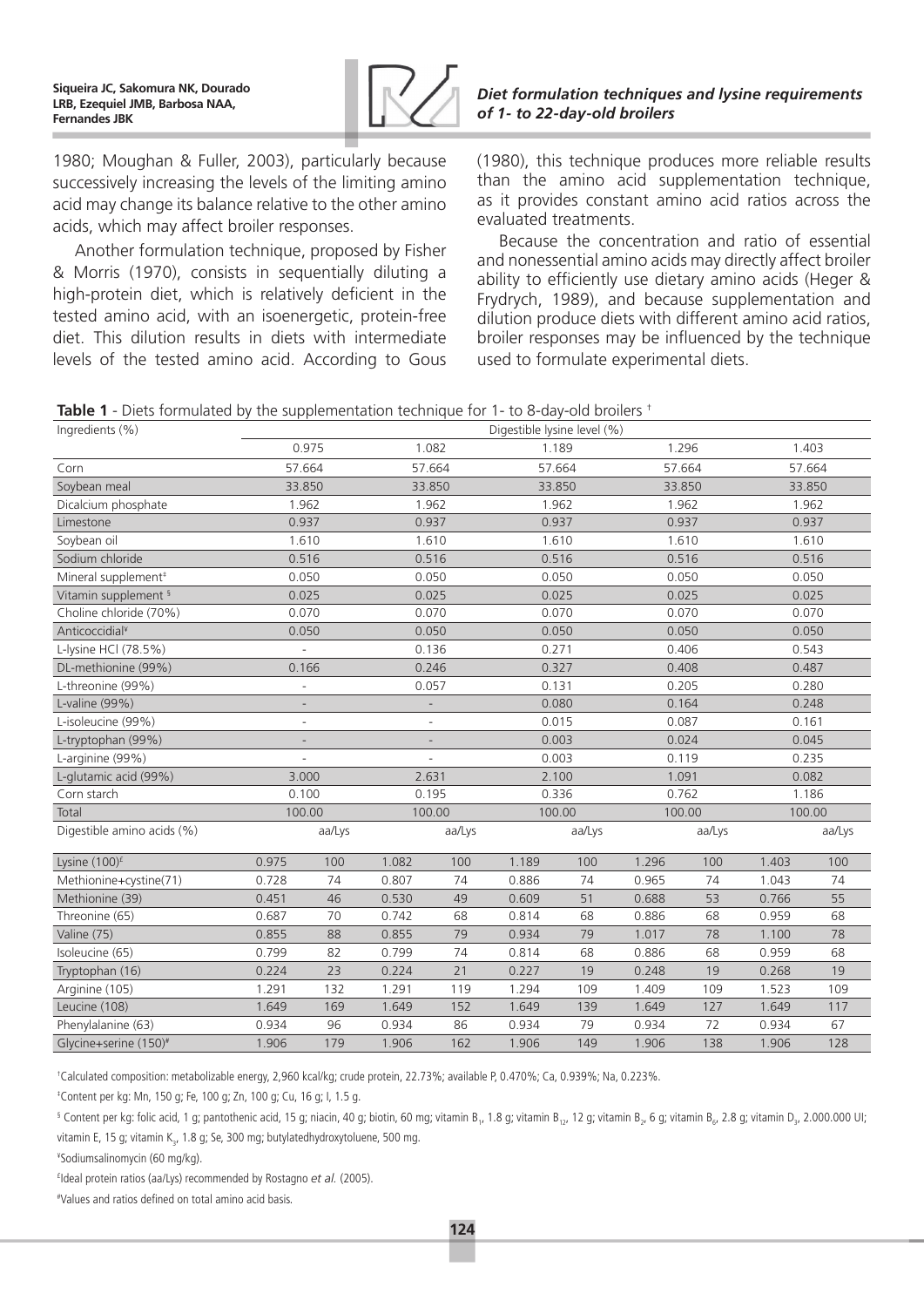

Therefore, this study aimed at comparing the effects of amino acid supplementation and diet dilution techniques and to estimate the digestible lysine requirements for pre-starter (1 to 8 day old) and starter (8 to 22 day old) broiler chickens using a dose-response method.

# Materials and methods

Two experiments were conducted at the poultry sector of the Department of Animal Science of the School of Agrarian Sciences and Veterinary Medicine, *Diet formulation techniques and lysine requirements of 1- to 22-day-old broilers*

São Paulo State University, state of São Paulo, Brazil. The study was approved by the Ethics and Animal Welfare Commission of that institution.

### Birds, facilities, and management

In each of the two experiments, 1,200 male Cobb 500 broiler chickens, with initial body weight  $(\pm$ standard deviation) of 39.31  $\pm$  0.02 g and 139.03  $\pm$ 0.07 gat the beginning of the pre-starter phase (1 to 8 days) and the starter phase (8 to 22 days), respectively, totaling 2,400 birds.

| Table 2 - Diets formulated by the supplementation method fed to8- to 22-day-old broilers <sup>+</sup> |  |  |  |  |  |
|-------------------------------------------------------------------------------------------------------|--|--|--|--|--|
|-------------------------------------------------------------------------------------------------------|--|--|--|--|--|

| Ingredients (%)                   |        |                          |       |                          | Digestible lysine level (%) |        |        |        |       |        |  |
|-----------------------------------|--------|--------------------------|-------|--------------------------|-----------------------------|--------|--------|--------|-------|--------|--|
|                                   |        | 0.840                    |       | 0.932                    |                             | 1.024  | 1.116  |        |       | 1.208  |  |
| Corn                              | 64.281 |                          |       | 64.281                   |                             | 64.281 | 64.281 |        |       | 64.281 |  |
| Soybean meal                      |        | 27.971                   |       | 27.971                   |                             | 27.971 | 27.971 |        |       | 27.971 |  |
| Dicalcium phosphate               |        | 1.840                    |       | 1.840                    |                             | 1.840  | 1.840  |        |       | 1.840  |  |
| Limestone                         |        | 0.903                    |       | 0.903                    |                             | 0.903  | 0.903  |        |       | 0.903  |  |
| Soybean oil                       |        | 1.209                    |       | 1.209                    |                             | 1.209  | 1.209  |        |       | 1.209  |  |
| Sodium chloride                   |        | 0.493                    |       | 0.493                    |                             | 0.493  | 0.493  |        |       | 0.493  |  |
| Mineral supplement <sup>#</sup>   |        | 0.050                    |       | 0.050                    |                             | 0.050  | 0.050  |        |       | 0.050  |  |
| Vitamin supplement §              |        | 0.025                    |       | 0.025                    |                             | 0.025  | 0.025  |        |       | 0.025  |  |
| Choline chloride (70%)            |        | 0.070                    |       | 0.070                    |                             | 0.070  | 0.070  |        |       | 0.070  |  |
| Anticoccidial <sup>¥</sup>        |        | 0.050                    |       | 0.050                    |                             | 0.050  | 0.050  |        |       | 0.050  |  |
| L-lysine HCl (78.5%)              |        | $\overline{\phantom{a}}$ |       | 0.117                    |                             | 0.233  |        | 0.350  |       | 0.468  |  |
| DL-methionine (99%)               |        | 0.108                    |       | 0.176                    |                             | 0.246  | 0.315  |        |       | 0.385  |  |
| L-threonine (99%)                 |        | $\overline{\phantom{a}}$ |       | 0.027                    |                             | 0.091  | 0.156  |        |       | 0.220  |  |
| L-valine (99%)                    |        | $\overline{a}$           |       | $\overline{\phantom{a}}$ |                             | 0.040  | 0.113  |        |       | 0.185  |  |
| L-isoleucine (99%)                |        | L,                       |       | $\overline{a}$           |                             |        | 0.061  |        |       | 0.123  |  |
| L-tryptophan (99%)                |        |                          |       | ÷,                       |                             |        | 0.018  |        |       | 0.036  |  |
| L-arginine (99%)                  |        |                          |       |                          |                             |        | 0.088  |        |       | 0.118  |  |
| L-glutamic acid (99%)             |        | 2.900                    |       | 2.614                    |                             | 2.223  | 1.394  |        |       | 0.524  |  |
| Corn starch                       |        | 0.100                    |       | 0.173                    |                             | 0.275  | 0.613  |        |       | 0.979  |  |
| Total                             |        | 100.00                   |       | 100.00                   |                             | 100.00 | 100.00 |        |       | 100.00 |  |
| Digestible amino acids (%)        |        | aa/Lys                   |       | aa/Lys                   |                             | aa/Lys |        | aa/Lys |       | aa/Lys |  |
| Lysine (100) <sup>£</sup>         | 0.840  | 100                      | 0.932 | 100                      | 1.024                       | 100    | 1.116  | 100    | 1.208 | 100    |  |
| Methionine+cystine(71)            | 0.628  | 74                       | 0.695 | 74                       | 0.764                       | 74     | 0.831  | 74     | 0.899 | 74     |  |
| Methionine (39)                   | 0.371  | 44                       | 0.438 | 47                       | 0.506                       | 49     | 0.574  | 51     | 0.642 | 53     |  |
| Threonine (65)                    | 0.613  | 73                       | 0.639 | 68                       | 0.701                       | 68     | 0.764  | 68     | 0.826 | 68     |  |
| Valine (75)                       | 0.765  | 91                       | 0.765 | 82                       | 0.804                       | 78     | 0.877  | 78     | 0.948 | 78     |  |
| Isoleucine (65)                   | 0.704  | 84                       | 0.704 | 76                       | 0.704                       | 69     | 0.764  | 68     | 0.826 | 68     |  |
| Tryptophan (16)                   | 0.195  | 23                       | 0.195 | 21                       | 0.195                       | 19     | 0.213  | 19     | 0.231 | 19     |  |
| Arginine (105)                    | 1.126  | 134                      | 1.127 | 121                      | 1.127                       | 110    | 1.214  | 108    | 1.313 | 108    |  |
| Leucine (108)                     | 1.524  | 181                      | 1.524 | 163                      | 1.524                       | 149    | 1.524  | 137    | 1.524 | 126    |  |
| Phenylalanine (63)                | 0.834  | 99                       | 0.834 | 89                       | 0.834                       | 81     | 0.834  | 75     | 0.834 | 69     |  |
| Glycine+serine (150) <sup>#</sup> | 1.704  | 185                      | 1.704 | 168                      | 1.704                       | 154    | 1.704  | 143    | 1.704 | 132    |  |

† Calculated composition: metabolizable energy, 3,000 kcal/kg; crude protein, 20.47%; available P, 0.442%; Ca, 0.884%; Na, 0.214%.

‡ Content per kg: Mn, 150 g; Fe, 100 g; Zn, 100 g; Cu, 16 g; I, 1.5 g.

 $^{\circ}$  Content per kg: folic acid, 1 g; pantothenic acid, 15 g; niacin, 40 g; biotin, 60 mg; vitamin B,, 1.8 g; vitamin B, $_{12'}$  12 g; vitamin B,, 6 g; vitamin B<sub>6</sub>, 2.8 g; vitamin D,, 2.000.000 UI; vitamin E, 15 g; vitamin K<sub>3</sub>, 1.8 g; Se, 300 mg; butylatedhydroxytoluene, 500 mg.

¥ Sodiumsalinomycin (60 mg/kg).

£ Ideal protein ratios (aa/Lys) recommended by Rostagno *et al.* (2005).

# Values and ratios defined on total amino acid basis.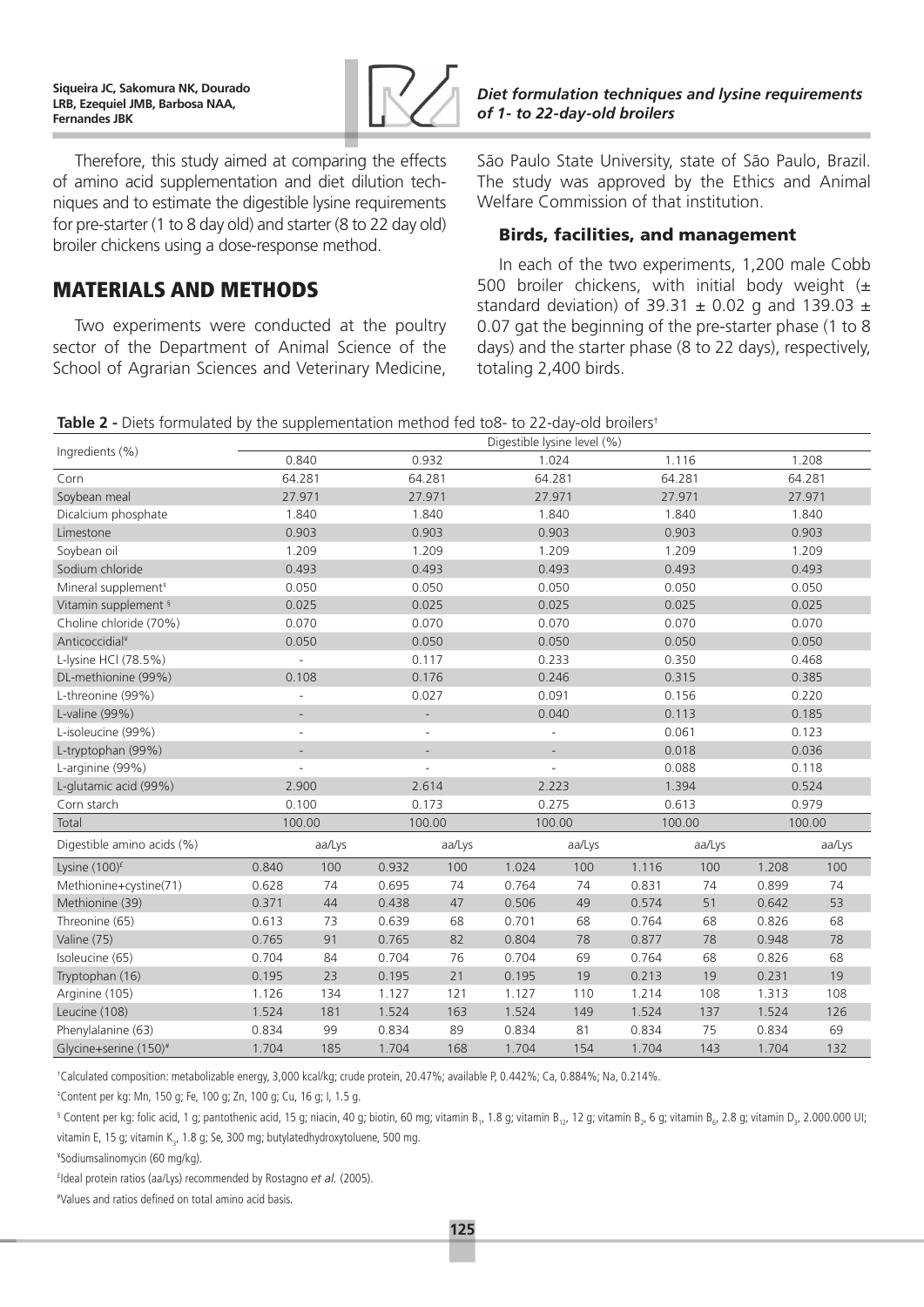

Birds were housed in a masonry broiler housed covered with clay tiles. The house was divided in 60 pens, measuring  $4.50$  m<sup>2</sup> each, equipped with one tube feeder and one bell drinker. Continuous lighting (24 h of light per day) was provided during the experiments, and brooding, using a 250 W infrared lamp per pen, was provided until birds were 14 days old.

### Experimental design

In each experiment, 1,200 Cobb 500 male chickens were randomly distributed according to a 5 x 2 factorial design (digestible lysine level x diet formulation method), totaling ten treatments with six replicates of 20 birds each. Birds were individually weighed at the beginning of each experiment to establish homogeneous-weight groups.

### Diet formulation

Before formulating the experimental diets, total amino acid levels in corn and soybean meal were determined using HPLC, and were then converted into digestible amino acids using the digestibility coefficients proposed by Rostagno *et al*. (2005).

The amino acid-supplemented diets consisted of a corn- and soybean-based basal diet formulated to meet the recommended nutritional requirements in each phase (Rostagno *et al*., 2005), with the exception of lysine. L-lysine HCl (78.5%) was then added to the basal diet at the expense of L-glutamic acid and corn starch, resulting in isoenergetic and isonitrogenous diets with increasing digestible lysine levels in each phase. The other essential amino acids were supplemented so their ratios to lysine exceeded the ideal protein ratio (Rostagno *et al*., 2005) in at least 3% (Tables 1 and 2) to ensure that no other amino acid would be limiting.

Two diets were formulated using the dilution method. One diet contained high crude protein levels and approximately 108% of the digestible lysine requirements for each phase; the other diet contained enough amino acids to exceed the ideal protein ratios recommended by Rostagno *et al.* (2005) by at least three percentage points. Other proteinfree isoenergetic diets were formulated and used to sequentially dilute these diets in order to obtain diets with increasing digestible lysine levels in each phase (Tables 3 and 4) identical to those obtained with the amino acid supplementation technique, but with a constant amino acids-to-lysine ratio.

### Evaluated parameters and laboratorial analyses

The following performance parameters were evaluated in each experiment: body weight gain (g), feed intake (g), digestible lysine intake (g), and feed conversion ratio (g/g).

Protein deposition (g) and body fat (g) were determined by comparative slaughter at the beginning (reference groups) and end of each feeding phase. The reference groups included18 birds (six replicates of three birds each) per experimental group, weighing±5% of their initial body weight. At the end of each experiment, three birds per experimental unit, weighing±5% average weight were selected, in a total of 180 birds. After submitted to 24-h fasting to completely empty their digestive tract, birds were weighed, sacrificed by asphyxiation with  $CO<sub>2</sub>$ , featherplucked, and weighed again. Absolute feather weight (g) was obtained by the difference between fasted body weight (g) and feather-free bodyweight (g), and relative feather weight (%) was calculated in relation to fasted body weight.

Carcasses were frozen, after which they were ground in an industrial meat grinder and homogenized. Aliquots were placed in disposable Petri dishes, weighed, and refrozen (-20ºC). Samples were freezedried for 72h (-50ºC; -80kPa), weighed again, and then processed in a micro mill. Feather samples were manually cut with scissors and homogenized, and then submitted to the laboratory, along with carcass samples, for analyses.

Carcass and feather crude fat content was obtained by extraction with petroleum ether in a Soxlet apparatus. Total nitrogen content was quantified in de-fatted samples using the Kjeldahl method (AOAC, 1995).

Body lysine content (g) in the beginning and end of each experiment was obtained by multiplying body protein content (g) by lysine concentration (%) in body protein, according the following equation:  $[(100-feature\%) \times 7.5/100] + [(feature\% \times 1.8)/100]$ . The values 7.5 and 1.8% refer to lysine percentages in the protein of the feather-free body and in the feathers, respectively, as found in literature (Emmans & Fisher, 1986; Emmans & Oldham, 1988; Sklan & Noy, 2004). Body lysine deposition (g) was calculated as the difference in lysine body content between the beginning and end of each phase.

The efficiency of dietary lysine utilization for growth (%) during each phase was calculated as the ratio between lysine deposition and digestible lysine intake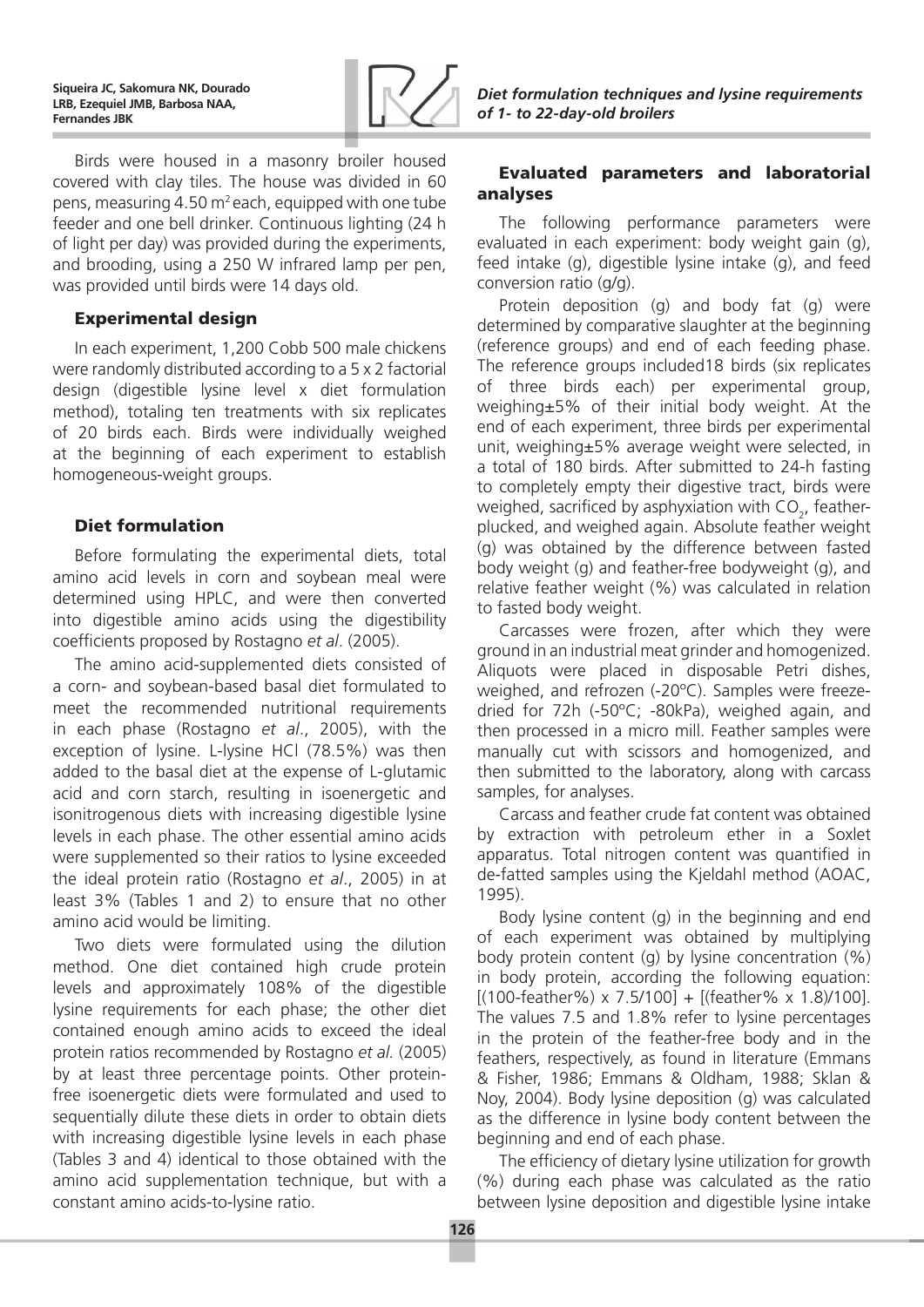

### **Table 3 -** Diets formulated by the dilution method and fed to1- to 8-day-old broilers†

| Ingredients (%)                 | Digestible lysine level (%) |        |       |        |       |        |       |        |       |        |  |  |
|---------------------------------|-----------------------------|--------|-------|--------|-------|--------|-------|--------|-------|--------|--|--|
|                                 | 0.975                       |        |       | 1.082  |       | 1.189  |       | 1.296  |       | 1.403  |  |  |
| Corn                            | 29.229                      |        |       | 32.437 |       | 35.644 |       | 38.843 |       | 42.039 |  |  |
| Soybean meal                    | 34.414                      |        |       | 38.191 |       | 41.967 |       | 45.733 |       | 49.496 |  |  |
| Dicalcium phosphate             | 2.068                       |        |       | 2.021  |       | 1.973  |       | 1.926  |       | 1.878  |  |  |
| Limestone                       | 0.770                       |        |       | 0.804  |       | 0.837  |       | 0.871  |       | 0.905  |  |  |
| Soybean oil                     | 3.433                       |        |       | 3.689  |       | 3.945  |       | 4.200  |       | 4.455  |  |  |
| Sodium chloride                 | 0.516                       |        |       | 0.516  |       | 0.516  |       | 0.516  |       | 0.516  |  |  |
| Mineral supplement <sup>#</sup> | 0.050                       |        |       | 0.050  |       | 0.050  |       | 0.050  |       | 0.050  |  |  |
| Vitamin supplement §            | 0.025                       |        |       | 0.025  |       | 0.025  |       | 0.025  |       | 0.025  |  |  |
| Choline chloride (70%)          | 0.070                       |        |       | 0.070  |       | 0.070  |       | 0.070  |       | 0.070  |  |  |
| Anticoccidial <sup>¥</sup>      | 0.050                       |        |       | 0.050  |       | 0.050  |       | 0.050  | 0.050 |        |  |  |
| L-lysine HCl (78.5%)            | 0.056                       |        |       | 0.062  |       | 0.068  |       | 0.074  | 0.080 |        |  |  |
| DL-methionine (99%)             | 0.253                       |        |       | 0.281  |       | 0.309  |       | 0.336  |       | 0.364  |  |  |
| L-threonine (99%)               | 0.050                       |        |       | 0.056  |       | 0.061  |       | 0.067  |       | 0.072  |  |  |
| Corn starch                     | 23.985                      |        |       | 17.979 |       | 11.973 |       | 5.984  |       | -----  |  |  |
| Rice husk                       | 5.031                       |        |       | 3.772  |       | 2.512  |       | 1.255  |       | -----  |  |  |
| Total                           | 100.00                      |        |       | 100.00 |       | 100.00 |       | 100.00 |       | 100.00 |  |  |
| Digestible amino<br>acids (%)   |                             | aa/Lys |       | aa/Lys |       | aa/Lys |       | aa/Lys |       | aa/Lys |  |  |
| Crude protein (%)               | 19.01                       |        | 21.06 |        | 23.12 |        | 25.17 |        | 27.21 |        |  |  |
| Lysine $(100)^f$                | 0.975                       | 100    | 1.082 | 100    | 1.189 | 100    | 1.296 | 100    | 1.403 | 100    |  |  |
| Methionine+cystine(71)          | 0.726                       | 74     | 0.806 | 74     | 0.886 | 74     | 0.965 | 74     | 1.044 | 74     |  |  |
| Methionine (39)                 | 0.494                       | 51     | 0.548 | 51     | 0.603 | 51     | 0.657 | 51     | 0.711 | 51     |  |  |
| Threonine (65)                  | 0.668                       | 68     | 0.742 | 68     | 0.814 | 68     | 0.887 | 68     | 0.961 | 68     |  |  |
| Valine (75)                     | 0.767                       | 79     | 0.851 | 79     | 0.934 | 79     | 1.019 | 79     | 1.102 | 79     |  |  |
| Isoleucine (65)                 | 0.737                       | 75     | 0.818 | 75     | 0.898 | 75     | 0.979 | 75     | 1.059 | 75     |  |  |
| Tryptophan (16)                 | 0.210                       | 22     | 0.233 | 22     | 0.256 | 22     | 0.279 | 22     | 0.302 | 22     |  |  |
| Arginine (105)                  | 1.207                       | 124    | 1.339 | 124    | 1.470 | 124    | 1.603 | 124    | 1.735 | 124    |  |  |
| Leucine (108)                   | 1.392                       | 143    | 1.544 | 143    | 1.697 | 143    | 1.849 | 143    | 2.002 | 143    |  |  |
| Phenylalanine (63)              | 0.841                       | 86     | 0.934 | 86     | 1.026 | 86     | 1.118 | 86     | 1.209 | 86     |  |  |
| Glycine+serine (150)#           | 1.710                       | 161    | 1.897 | 161    | 2.085 | 161    | 2.272 | 161    | 2.459 | 161    |  |  |

† Calculated composition: metabolizable energy, 2,960 kcal/kg; available P, 0.470%; Ca, 0.939%; Na, 0.223%.

‡ Content per kg: Mn, 150 g; Fe, 100 g; Zn, 100 g; Cu, 16 g; I, 1.5 g.

 $^{\circ}$  Content per kg: folic acid, 1 g; pantothenic acid, 15 g; niacin, 40 g; biotin, 60 mg; vitamin B,, 1.8 g; vitamin B, $_{12'}$  12 g; vitamin B,, 6 g; vitamin B<sub>6</sub>, 2.8 g; vitamin D,, 2.000.000 UI; vitamin E, 15 g; vitamin K<sub>3</sub>, 1.8 g; Se, 300 mg; butylatedhydroxytoluene, 500 mg.

¥ Sodium salinomycin (60 mg/kg).

£ Ideal protein ratios (aa/Lys) recommended by Rostagno *et al.* (2005).

# Values and ratios defined on total amino acid basis.

used only for maintenance, according to the following formula: [lysine deposition/(digestible lysine intakedigestible lysine requirement for maintenance) x 100]. A lysine maintenance requirement of  $45$ mg/kg $^{0.75}$ /day was applied, as determined in metabolism trials with sexually-mature roosters (Siqueira *et al*., 2011).

### Statistical analyses

The assumptions of normality and homoscedasticity were verified and met by the tests of Cramer-Von Mises and Levene, respectively. The data were then submitted to analysis of variance, according to the following statistical model: *Yij(k)=*m*+Lysi +Tj +LysxTij+*ε*ij(k)*, where *Yij(k)*is the observed value for the variable studied,  $\mu$  is the effect of the general mean, *Lys* is the effect of the *i th*dietary lysine level,  $T_j$  is the effect of the *j*<sup>th</sup>formulation method,  $LysxT<sub>ii</sub>$  is the effect of the interaction between dietary lysine levels and formulation method, and  $\varepsilon_{\text{in}(k)}$  is the experimental error. Subsequently, data were submitted to analysis of regression, with lysine level as independent variable using polynomial models of first and second order. The goodness of fit of the equations obtained with the different models was evaluated considering the significance of the F test from the regression model and the coefficients of determination (*R2* ).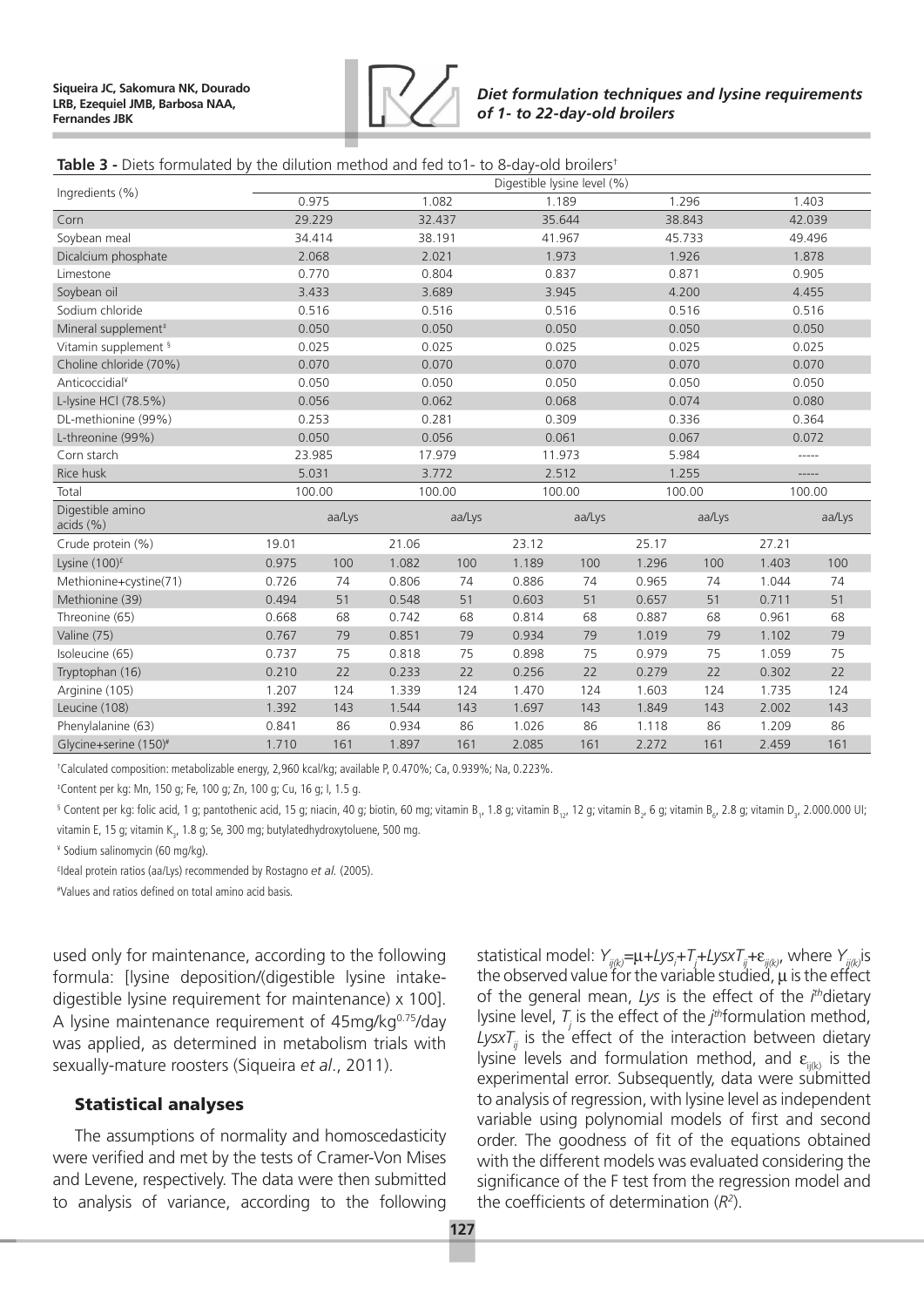

#### **Table 4 -** Diets formulated by the dilution method fed to 8- to 22-day-old broilers<sup>†</sup>

|                                 | Digestible lysine level (%) |        |        |        |        |        |        |        |        |         |  |  |
|---------------------------------|-----------------------------|--------|--------|--------|--------|--------|--------|--------|--------|---------|--|--|
| Ingredients (%)                 | 0.840                       |        | 0.932  |        | 1.024  |        | 1.116  |        |        | 1.208   |  |  |
| Corn                            | 37.253                      |        | 41.171 |        | 45.235 |        | 49.299 |        | 53.376 |         |  |  |
| Soybean meal                    | 27.614                      |        | 30.518 |        | 33.530 |        | 36.543 |        | 39.565 |         |  |  |
| Dicalcium phosphate             | 1.949                       |        | 1.907  |        | 1.863  |        | 1.819  |        | 1.775  |         |  |  |
| Limestone                       | 0.741                       |        | 0.775  |        | 0.811  |        | 0.846  |        | 0.882  |         |  |  |
| Soybean oil                     | 2.863                       |        | 2.953  |        | 3.047  |        | 3.142  |        | 3.236  |         |  |  |
| Sodium chloride                 | 0.492                       |        | 0.492  |        | 0.492  |        | 0.492  |        | 0.492  |         |  |  |
| Mineral supplement <sup>#</sup> | 0.050                       |        | 0.050  |        | 0.050  |        | 0.050  |        | 0.05   |         |  |  |
| Vitamin supplement §            | 0.025                       |        | 0.025  |        | 0.025  |        | 0.025  |        | 0.025  |         |  |  |
| Choline chloride (70%)          | 0.070                       |        | 0.070  |        | 0.070  |        | 0.070  |        | 0.07   |         |  |  |
| Anticoccidial <sup>¥</sup>      | 0.050                       |        | 0.050  |        | 0.050  |        | 0.050  |        |        | 0.05    |  |  |
| L-lysine HCl (78.5%)            | 0.087                       |        | 0.096  |        | 0.105  |        | 0.115  |        |        | 0.124   |  |  |
| DL-methionine (99%)             | 0.203                       |        | 0.224  |        | 0.247  |        | 0.269  |        | 0.291  |         |  |  |
| L-threonine (99%)               | 0.045                       |        | 0.050  |        | 0.055  |        | 0.060  |        | 0.065  |         |  |  |
| Corn starch                     | 23.534                      |        | 17.816 |        | 11.884 |        | 5.952  |        |        | $-----$ |  |  |
| Rice husk                       | 5.024                       |        | 3.804  |        | 2.537  |        | 1.271  |        |        | -----   |  |  |
| Total                           | 100.00                      |        | 100.00 |        | 100.00 |        | 100.00 |        | 100.00 |         |  |  |
| Digestible amino<br>acids(%)    |                             | aa/Lys |        | aa/Lys |        | aa/Lys |        | aa/Lys |        | aa/Lys  |  |  |
| Crude protein (%)               | 16.524                      |        | 18.231 |        | 20.002 |        | 21.773 |        | 23.549 |         |  |  |
| Lysine $(100)^f$                | 0.840                       | 100    | 0.932  | 100    | 1.024  | 100    | 1.116  | 100    | 1.208  | 100     |  |  |
| Methionine+cystine(71)          | 0.628                       | 75     | 0.695  | 75     | 0.763  | 75     | 0.832  | 75     | 0.900  | 75      |  |  |
| Methionine (39)                 | 0.419                       | 50     | 0.463  | 50     | 0.509  | 50     | 0.554  | 50     | 0.600  | 50      |  |  |
| Threonine (65)                  | 0.578                       | 69     | 0.639  | 69     | 0.702  | 69     | 0.765  | 69     | 0.828  | 69      |  |  |
| Valine (75)                     | 0.663                       | 79     | 0.733  | 79     | 0.805  | 79     | 0.878  | 79     | 0.950  | 79      |  |  |
| Isoleucine (65)                 | 0.627                       | 74     | 0.693  | 74     | 0.761  | 74     | 0.829  | 74     | 0.898  | 74      |  |  |
| Tryptophan (16)                 | 0.177                       | 21     | 0.196  | 21     | 0.215  | 21     | 0.234  | 21     | 0.254  | 21      |  |  |
| Arginine (105)                  | 1.018                       | 121    | 1.125  | 121    | 1.236  | 121    | 1.347  | 121    | 1.458  | 121     |  |  |
| Leucine (108)                   | 1.251                       | 148    | 1.382  | 148    | 1.518  | 148    | 1.655  | 148    | 1.792  | 148     |  |  |
| Phenylalanine (63)              | 0.726                       | 86     | 0.802  | 86     | 0.882  | 86     | 0.961  | 86     | 1.040  | 86      |  |  |
| Glycine+serine (150)#           | 1.479                       | 175    | 1.634  | 175    | 1.796  | 175    | 1.957  | 175    | 2.119  | 175     |  |  |

† Calculated composition: metabolizable energy, 3,000 kcal/kg; available P, 0.442%; Ca, 0.884%; Na, 0.214%.

‡ Content per kg: Mn, 150 g; Fe, 100 g; Zn, 100 g; Cu, 16 g; I, 1.5 g.

 $^{\circ}$  Content per kg: folic acid, 1 g; pantothenic acid, 15 g; niacin, 40 g; biotin, 60 mg; vitamin B,, 1.8 g; vitamin B, $_{12'}$  12 g; vitamin B,, 6 g; vitamin B<sub>6</sub>, 2.8 g; vitamin D,, 2.000.000 UI; vitamin E, 15 g; vitamin K<sub>3</sub>, 1.8 g; Se, 300 mg; butylatedhydroxytoluene, 500 mg.

¥ Sodium salinomycin (60 mg/kg).

£ Ideal protein ratios (aa/Lys) recommended by Rostagno *et al.* (2005).

# Values and ratios defined on total amino acid basis.

A parallelism test was performed to compare the equation parameters for each diet formulation technique when there was an effect of lysine level and technique. The formulation technique (T) was the classificatory variable, and digestible lysine dietary level (Lys) was the co-variable, according to the model adapted from Kaps and Lamberson (2004):  $\hat{\Upsilon}_{ij}$ = $\beta_o$ +7<sub>i</sub>+ $\beta_j$ *xLysij+*Σ*<sup>i</sup>* β*2i x(TxLys)ij+*β*3 xLysij 2 +*Σ*<sup>i</sup>* β*4i x (TxLys)ij 2 +*ε*ij*,where  $\hat{Y}_{ii}$  is the variable value corresponding to observation *j* of method  $i$ ; $T$ <sub>i</sub> is the effect of the formulation technique;  $β<sub>σ</sub>$   $β<sub>1</sub>$ ,  $β<sub>2</sub>$ ,  $β<sub>3</sub>$  and $β<sub>4i</sub>$  are the regression parameters; *(TxLys)<sub>ii</sub>* is the effect of the interaction between the classificatory variable and the co-variable for the linear

component;  $(TxLys)<sub>ij</sub><sup>2</sup>$  is the effect of the interaction between the classificatory variable and co-variable for the quadratic component; and  $\varepsilon_{ii}$  is the random error associated with observation *j* of technique *i*. Statistical analyses were performed (P<0.05) using SAS 9.0 software (2002).

## **RESULTS**

During the pre-starter phase, lysine intake (LysI), body weight gain (BWG) and feed conversion ratio (FCR) responses to increasing lysine levels were independent of diet formulation technique. Interactions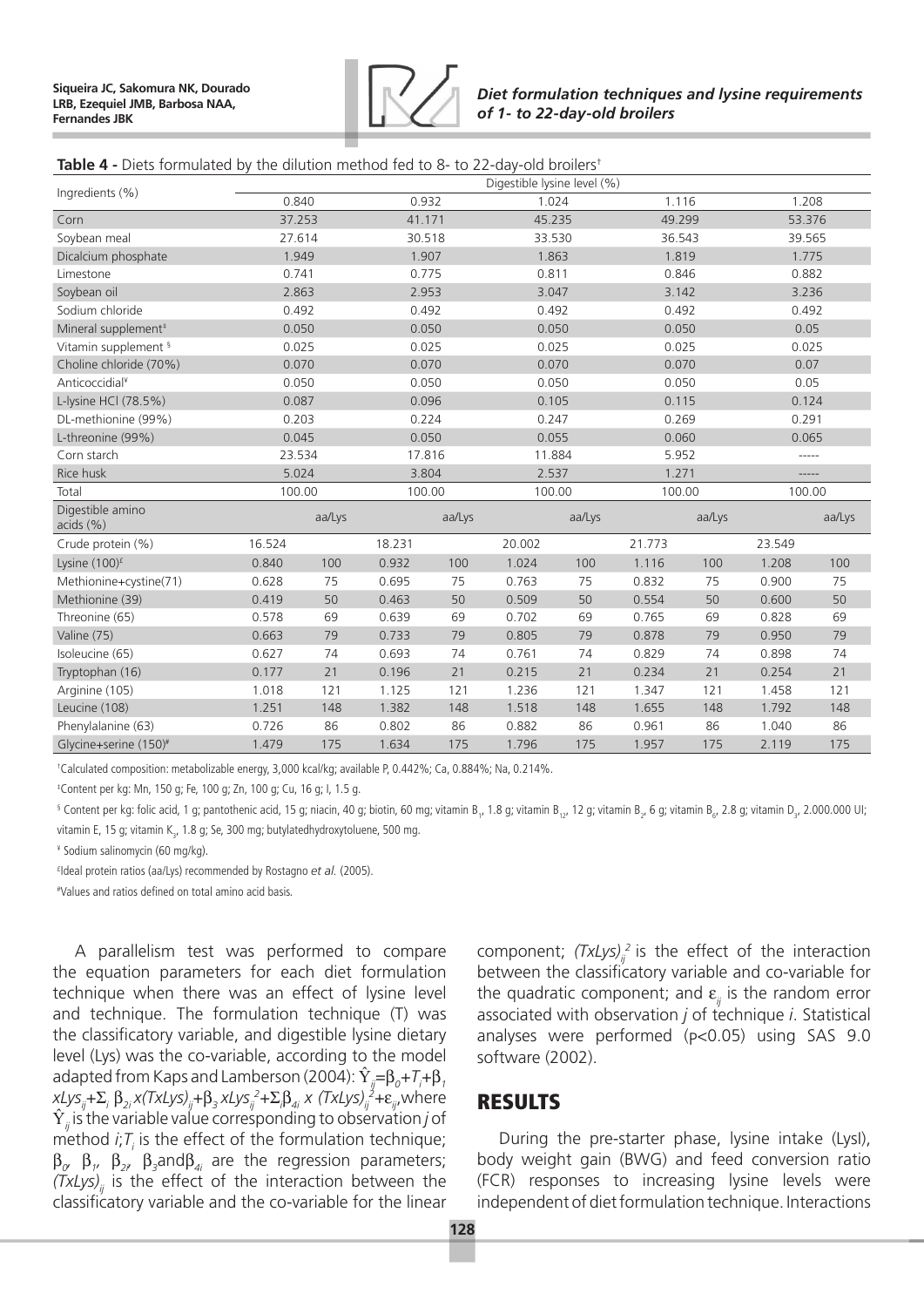

among lysine levels and formulation techniques for the deposition of protein (PD), fat (FD), lysine (LysD) and efficiency of lysine utilization (ELys) were observed. Feed intake (FI) and relative feather weight (RFW) were not affected (p>0.05) by lysine level or diet formulation technique (Table 5).

The equations, adjusted for the different variables, F test significance, coefficients of determination (*R2* ), and optimal digestible lysine levels (OLys) ofpre-starter broiler diets are presented in Table 6.

Lysine intake (LysI) and BWG of the birds were not affected (p>0.05) by diet formulation technique, and linearly increased with lysine levels.

Considering the effects of lysine levels and formulation technique on FCE, the parallelism test was performed. Differences were detected (p<0.05) only *of 1- to 22-day-old broilers*

*Diet formulation techniques and lysine requirements* 

between the constants  $(β<sub>o</sub>)$  of the individual equations, showing that the formulation technique did not influence the shape of FCR responses; nevertheless, the magnitude of these responses was different.

The level of digestible lysine estimated to improve bird FCR, irrespective of the formulation technique, was 1.361% (0.460%/Mcal ME); however, it was observed that the diet dilution technique potentiated the FCR responses (1.115 g/g), presenting 3.4% better values than the amino acid supplementation technique  $(1.154 \text{ q/q}).$ 

PD, FD, LysD, and ELys responses, as a function of dietary lysine levels, varied according to the formulation technique, highlighting the need to apply different equations for each technique. PD, LysD and ELys responses to supplementation technique

**Table 5 -** Feed intake (FI), digestible lysine intake (LysI), body weight gain (BWG), feed conversion ratio (FCR), protein (PD), fat (FD) and lysine (LysD) depositions, efficiency of lysine utilization (ELys) and relative feather weight (RFW) of broilers during the pre-starter phase (1 to 8 days old)

|                 | Formulation            |        |        | Digestible lysine level (%) |        |        |         | <b>CV</b> |            | $p>F^+$   |                    |
|-----------------|------------------------|--------|--------|-----------------------------|--------|--------|---------|-----------|------------|-----------|--------------------|
| Variable        | technique <sup>+</sup> | 0.975  | 1.082  | 1.189                       | 1.296  | 1.403  | General | (%)       | Lysine     | Technique | Lys x<br>Technique |
|                 | $\mathsf{S}$           | 171.53 | 177.71 | 172.67                      | 177.32 | 177.41 | 175.33  | 6.11      | 0.9526     | 0.7886    | 0.2322             |
| FI(g)           | D                      | 179.07 | 172.56 | 179.26                      | 168.18 | 173.85 | 174.59  |           |            |           |                    |
|                 | General                | 175.30 | 175.14 | 175.96                      | 172.75 | 175.63 |         |           |            |           |                    |
|                 | S                      | 1.673  | 1.923  | 2.053                       | 2.298  | 2.489  | 2.087   | 6.22      | ≤ $0.0001$ | 0.6677    | 0.2653             |
| Lysl $(q)$      | D                      | 1.746  | 1.867  | 2.132                       | 2.180  | 2.439  | 2.073   |           |            |           |                    |
|                 | General                | 1.709  | 1.895  | 2.092                       | 2.239  | 2.464  |         |           |            |           |                    |
|                 | S.                     | 138.19 | 148.11 | 149.99                      | 150.63 | 151.52 | 147.69  | 5.96      | 0.0028     | 0.0687    | 0.3051             |
| BWG(q)          | $\Box$                 | 146.19 | 145.04 | 159.44                      | 149.89 | 159.33 | 151.98  |           |            |           |                    |
|                 | General                | 142.19 | 146.57 | 154.71                      | 150.26 | 155.43 |         |           |            |           |                    |
|                 | S                      | 1.243  | 1.201  | 1.153                       | 1.179  | 1.173  | 1.190   |           |            |           |                    |
| $FCR$ ( $q/q$ ) | D                      | 1.227  | 1.190  | 1.125                       | 1.122  | 1.091  | 1.151   | 4.77      | ≤ $0.0001$ | 0.0096    | 0.4939             |
|                 | General                | 1.235  | 1.196  | 1.139                       | 1.151  | 1.132  |         |           |            |           |                    |
|                 | S.                     | 16.97  | 19.62  | 20.48                       | 20.52  | 19.89  | 19.50   | 7.35      | ≤0.0001    | 0.1991    | 0.0114             |
| PD(g)           | D                      | 18.93  | 18.84  | 18.84                       | 21.77  | 21.61  | 20.00   |           |            |           |                    |
|                 | General                | 17.95  | 19.23  | 19.66                       | 21.14  | 20.75  |         |           |            |           |                    |
| FD(g)           | S                      | 7.46   | 8.32   | 8.47                        | 7.81   | 9.27   | 8.27    | 17.71     | 0.1127     | 0.0109    | ≤ $0.0001$         |
|                 | D                      | 11.95  | 8.81   | 9.40                        | 9.84   | 6.65   | 9.33    |           |            |           |                    |
|                 | General                | 9.70   | 8.56   | 8.94                        | 8.83   | 7.96   |         |           |            |           |                    |
|                 | S                      | 1.272  | 1.471  | 1.534                       | 1.541  | 1.495  | 1.460   | 7.37      | ≤0.0001    | 0.1872    | 0.0170             |
| LysD(q)         | D                      | 1.423  | 1.411  | 1.412                       | 1.638  | 1.624  | 1.487   |           |            |           |                    |
|                 | General                | 1.348  | 1.438  | 1.473                       | 1.590  | 1.559  |         |           |            |           |                    |
|                 | S                      | 79.06  | 80.90  | 77.14                       | 67.90  | 61.52  | 73.22   | 5.78      |            |           |                    |
| $ELys^{\S}$ (%) | D                      | 84.81  | 78.44  | 68.41                       | 77.78  | 68.76  | 75.57   |           | ≤ $0.0001$ | 0.0465    | ≤ $0.0001$         |
|                 | General                | 81.93  | 79.56  | 72.78                       | 72.84  | 65.14  |         |           |            |           |                    |
|                 | S                      | 2.29   | 2.22   | 2.28                        | 2.04   | 1.98   | 2.14    |           |            |           |                    |
| RFW (%)         | D                      | 1.94   | 2.32   | 2.28                        | 1.84   | 1.95   | 2.06    | 15.72     | 0.0634     | 0.3609    | 0.3411             |
|                 | General                | 2.11   | 2.22   | 2.28                        | 1.94   | 1.96   |         |           |            |           |                    |

 $tS =$  supplementation technique;  $D =$  dilution technique.

‡ F test of ANOVA.

 $^{\text{S}}$ ELys = LysD (mg/day)/(LysI (mg/day)—Lys<sub>m</sub>(mg/day))x100; where Lys<sub>m</sub> = 45 mg/kg<sup>0.75</sup> per day.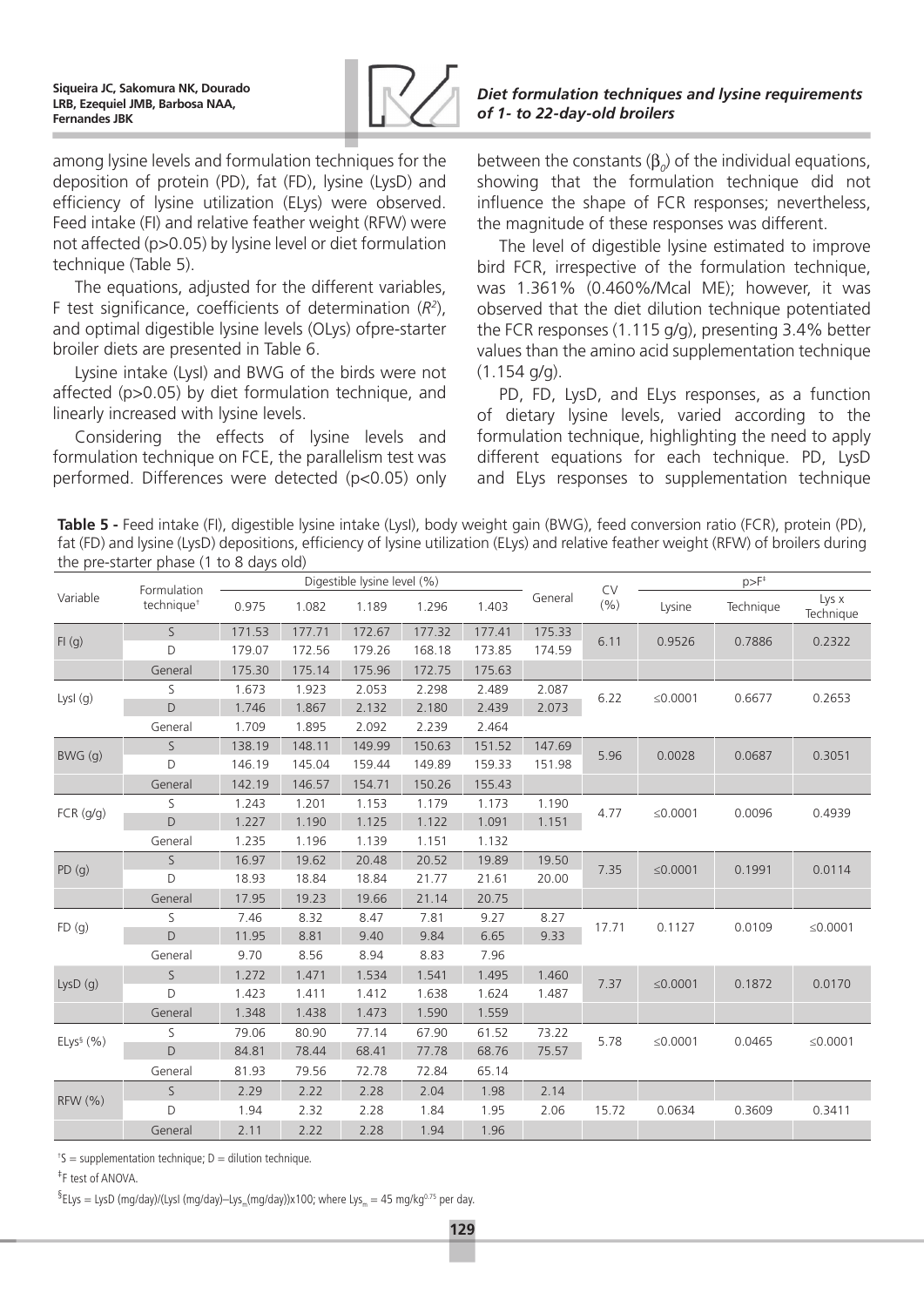

**Table 6 -** Adjusted equations, F test significance, coefficients of determination (R<sup>2</sup>) and optimal digestible lysine levels (OLys) in pre-starter (1 to 8 days old) broiler diets

| Model     | Variable / Equation                                         | p>F           | $R^2$ | OLys $(\%)$ |
|-----------|-------------------------------------------------------------|---------------|-------|-------------|
|           | Digestible lysine intake (g)                                |               |       |             |
| Linear    | $LysI = 0.020 + 1.733xLys$                                  | ≤0.0001       | 0.997 |             |
|           | Body weight gain (g)                                        |               |       |             |
| Linear    | $BWG = 116.326 + 28.181xLys$                                | ≤0.0001       | 0.732 | -----       |
|           | Feed conversion ratio <sup>+</sup> (g/g)                    |               |       |             |
| Quadratic | FCR = $2.422$ (-0.039) - 1.864xLys + 0.685xLys <sup>2</sup> | $\leq 0.0001$ | 0.866 | 1.361       |
|           | Protein deposition $(q) - S$                                |               |       |             |
| Quadratic | $PD = -51.939 + 115.538xLys - 45.902xLys2$                  | 0.0015        | 0.986 | 1.259       |
|           | Protein deposition $(g) - D$                                |               |       |             |
| Linear    | $PD = 10.946 + 7.583xLys$                                   | $\leq 0.0001$ | 0.718 | -----       |
|           | Fat deposition $(g) - S$                                    |               |       |             |
|           | $FD = 8.266$                                                |               |       |             |
|           | Fat deposition $(q) - D$                                    |               |       |             |
| Linear    | $FD = 19.975 - 8.953xLys$                                   | 0.0002        | 0.623 |             |
|           | Lysine deposition $(q) - S$                                 |               |       |             |
| Quadratic | LysD = $-3.851 + 8.580xLys - 3.403xLys2$                    | 0.0015        | 0.986 | 1.261       |
|           | Lysine deposition $(g) - D$                                 |               |       |             |
| Linear    | $LysD = 0.816 + 0.575xLys$                                  | $\leq 0.0001$ | 0.704 |             |
|           | Efficiency of lysine utilization $(\%)-S$                   |               |       |             |
| Quadratic | ELys = $-65.552 + 283.322xLys - 137.810xLys2$               | $\leq 0.0001$ | 0.973 | 1.027       |
|           | Efficiency of lysine utilization $(% )$ – D                 |               |       |             |
| Linear    | ELys = 112.907 - 31.500xLys                                 | 0.0002        | 0.572 |             |

† The number in brackets must be subtracted to obtain the specific equation for the dilution technique. S = supplementation technique; D = dilution technique.

were curvilinear, and FD was not affected by dietary lysine levels (p>0.05). Maximum points calculated for PD, LysD and ELys were 1.259, 1.261 and 1.027%, respectively. Moreover, the dilution technique linearly increased PD and LysD and decreased FD and ELys, as dietary lysine levels increased.

During the starter phase, lysine levels influenced LysI, BWG, FCR, PD, LysD and ELys, irrespective the formulation technique, with an interaction observed for FD and RFW. Feed intake was not affected (p>0.05) by lysine levels or diet formulation technique (Table 7).

The equations, adjusted for the different variables, F testsignificance, coefficients of determination (*R2* ), and optimal digestible lysine levels (OLys) of starter phase diets are shown in Table 8.

Diet formulation technique did not influence LysI (p>0.05), but it linearly increased with increasing dietary lysine levels. Body weight gain was not influenced (p>0.05) by formulation technique, and presented a quadratic behavior in response to increasing dietary lysine levels. The maximum BWG response estimated based on the quadratic equation was 647.03g, corresponding to a digestible lysine level of 1.171%.

Diet formulation technique and dietary lysine levels influenced FCR, but no interaction was observed between these factors, suggesting that their effects were independent. However, the test comparing the equation parameters ( $\beta_{\alpha}$ ,  $\beta_{1}$  and  $\beta_{2}$ ) of each technique detected differences between the constants ( $\beta_o$ ) and the linear parameters  $(β<sub>1</sub>)$ , indicating that the shape and magnitude of the FCR responses varied with the diet formulation technique, despite the absence of an interaction between factors.

When diets were diluted, increasing dietary lysine levels produced gradual reduction of FCR values. The best response (1.420 g/g) was obtained with an estimated digestible lysine value of 1.187%, which is higher than the 1.140% level required to optimize FCR response (1.478 g/g) using the amino acid supplementation technique.

Protein deposition and LysD were not affected (p>0.05) by the diet formulation technique, but linearly increased in response to increasing dietary lysine levels.

The interaction (lysine x technique) obtained for FD showed that the behavior of this parameter depends on the formulation technique. Using the supplementation technique, FD was not affected (p>0.05) by lysine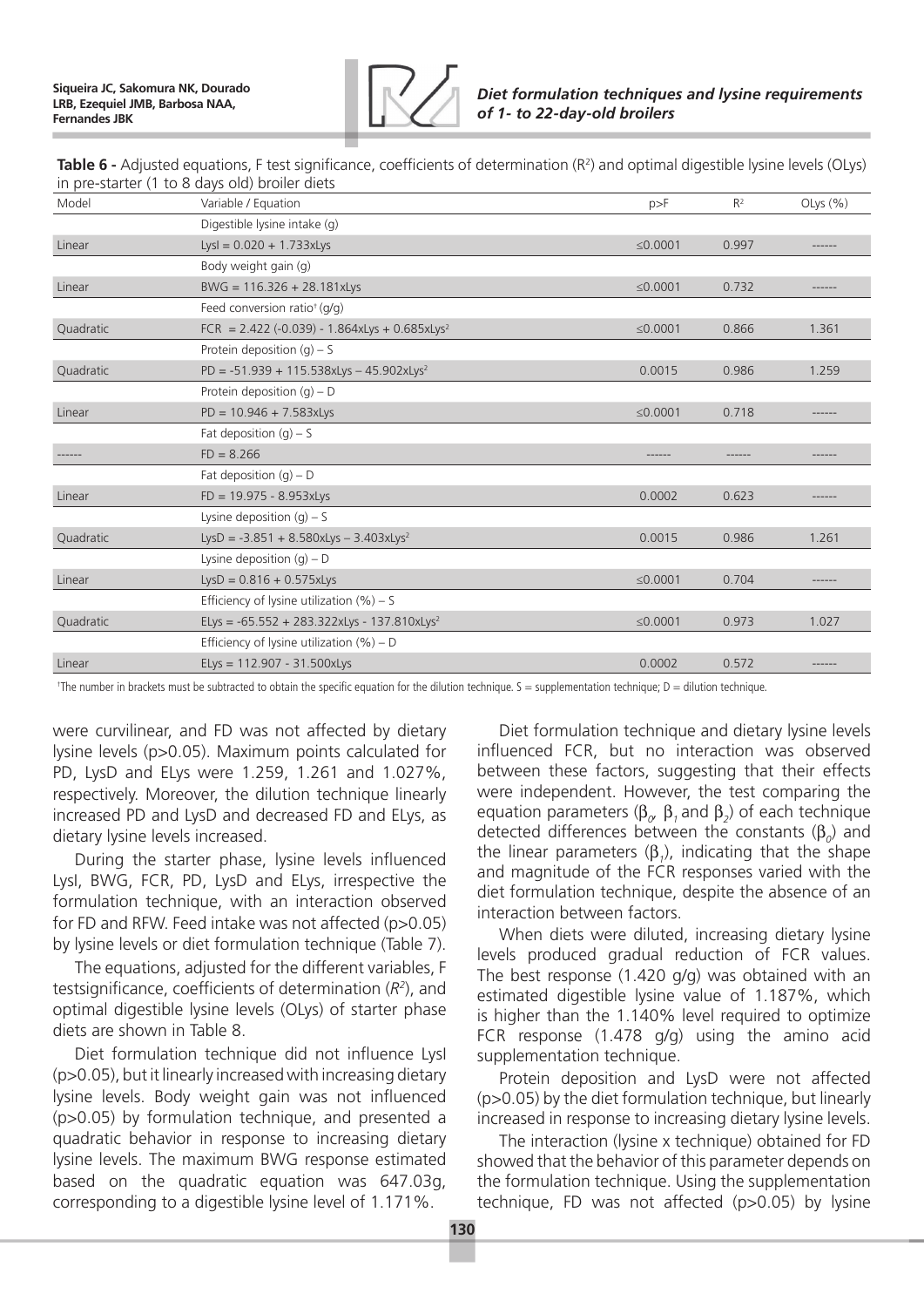

**Table 7 -** Feed intake (FI), digestible lysine intake (LysI), body weight gain (BWG), feed conversion ratio (FCR), protein (PD), fat (FD) and lysine (LysD) depositions, efficiency of lysine utilization (ELys) and relative feather weight (RFW) of broilers during the starter phase (8 to 22 days old)

|                 | Formulation            |        | Digestible lysine level (%) |        |        |        | <b>CV</b> | $p>F^+$ |               |            |                    |
|-----------------|------------------------|--------|-----------------------------|--------|--------|--------|-----------|---------|---------------|------------|--------------------|
| Variable        | technique <sup>+</sup> | 0.840  | 0.932                       | 1.024  | 1.116  | 1.208  | General   | (% )    | Lysine        | Technique  | Lys x<br>Technique |
|                 | $\mathsf{S}$           | 938.50 | 923.33                      | 943.59 | 950.43 | 942.85 | 939.74    | 3.58    | 0.5685        | 0.1977     | 0.9567             |
| FI(g)           | D                      | 921.42 | 924.15                      | 925.55 | 942.17 | 929.00 | 928.46    |         |               |            |                    |
|                 | General                | 929.96 | 923.24                      | 934.57 | 946.30 | 935.93 |           |         |               |            |                    |
|                 | S                      | 7.883  | 8.607                       | 9.662  | 10.607 | 11.390 | 9.630     | 3.52    | ≤ $0.0001$    | 0.1902     | 0.9600             |
| Lysl $(g)$      | $\mathsf D$            | 7.740  | 8.613                       | 9.478  | 10.515 | 11.223 | 9.514     |         |               |            |                    |
|                 | General                | 7.812  | 8.610                       | 9.570  | 10.561 | 11.307 |           |         |               |            |                    |
| BWG(q)          | $\mathsf S$            | 555.57 | 588.85                      | 632.60 | 640.96 | 633.31 | 610.26    | 3.03    | ≤ $0.0001$    | 0.1246     | 0.4168             |
|                 | D                      | 555.26 | 597.44                      | 627.13 | 654.03 | 654.92 | 617.75    |         |               |            |                    |
|                 | General                | 555.41 | 593.14                      | 629.86 | 647.50 | 644.11 |           |         |               |            |                    |
| FCR (g/g)       | S                      | 1.653  | 1.570                       | 1.492  | 1.483  | 1.488  | 1.533     | 2.73    | ≤ $0.0001$    | 0.0104     | 0.2659             |
|                 | $\mathsf D$            | 1.659  | 1.547                       | 1.476  | 1.441  | 1.419  | 1.508     |         |               |            |                    |
|                 | General                | 1.657  | 1.558                       | 1.484  | 1.462  | 1.454  |           |         |               |            |                    |
| PD(g)           | $\mathsf{S}$           | 90.31  | 92.64                       | 99.83  | 103.60 | 104.54 | 98.18     | 6.22    | ≤ $0.0001$    | 0.4445     | 0.2384             |
|                 | D                      | 84.71  | 97.24                       | 95.02  | 104.43 | 103.48 | 96.98     |         |               |            |                    |
|                 | General                | 87.51  | 94.94                       | 97.42  | 104.02 | 104.01 |           |         |               |            |                    |
| FD(g)           | S                      | 56.89  | 60.69                       | 63.75  | 58.90  | 58.93  | 59.83     | 10.06   | ≤ $0.0001$    | 0.1059     | ≤ $0.0001$         |
|                 | D                      | 68.13  | 67.44                       | 57.83  | 47.19  | 46.04  | 57.33     |         |               |            |                    |
|                 | General                | 62.51  | 64.06                       | 60.79  | 53.05  | 52.48  |           |         |               |            |                    |
| LysD $(q)$      | $\mathsf{S}$           | 6.634  | 6.864                       | 7.347  | 7.633  | 7.712  | 7.238     | 6.02    | $\leq 0.0001$ | 0.8556     | 0.3938             |
|                 | D                      | 6.327  | 7.187                       | 7.119  | 7.756  | 7.699  | 7.218     |         |               |            |                    |
|                 | General                | 6.480  | 7.026                       | 7.233  | 7.695  | 7.706  |           |         |               |            |                    |
|                 | S                      | 87.80  | 82.85                       | 78.73  | 74.32  | 69.79  | 78.70     | 5.91    | ≤ $0.0001$    | 0.5802     | 0.4665             |
| $ELys^{\S}$ (%) | D                      | 85.20  | 86.92                       | 77.77  | 76.14  | 70.82  | 79.37     |         |               |            |                    |
|                 | General                | 86.50  | 84.88                       | 78.25  | 75.23  | 70.30  |           |         |               |            |                    |
|                 | $\mathsf{S}$           | 3.95   | 3.06                        | 3.79   | 3.69   | 3.54   | 3.61      |         |               |            |                    |
| RFW (%)         | D                      | 2.22   | 3.36                        | 1.90   | 2.84   | 2.65   | 2.59      | 19.99   | 0.5225        | ≤ $0.0001$ | 0.0005             |
|                 | General                | 3.09   | 3.21                        | 2.84   | 3.26   | 3.10   |           |         |               |            |                    |

 ${}^{\dagger}$ S = supplementation technique; D = dilution technique.

‡ F test of ANOVA.

 $^{\text{S}}$ ELys = LysD (mg/day)/(LysI (mg/day)—Lys<sub>m</sub>(mg/day))x100; where Lys<sub>m</sub> = 45 mg/kg<sup>0.75</sup> per day.

levels; however, when the dilution technique was used, it linearly decreased.

Considering the starter phase, diet formulation technique did not affect ELys (p>0.05), which was linearly reduced in response to increasing dietary lysine levels. Although there was an interaction between factors relative to RFW, it was not possible to adjust any of the regression models for the formulation techniques evaluated.

## **DISCUSSION**

D'Mello (1982) compared broiler responses to increasing dietary lysine levels using amino acid supplementation (Boomgaardt & Baker, 1973) and diet dilution (Gous, 1980) and found that both techniques resulted in similar weight gains. In the present study, the absence of formulation technique effects on FI and BWG confirmed the equivalent effect of techniques during both rearing phases; however, there was no equivalence for the other evaluated parameters.

In the pre-starter phase, FCR responses provided identical lysine level estimates (1.361%) for both formulation techniques; however, the magnitude of these responses was different, with the diluted diets showing a 3.4% improvement in FCR compared with the supplemented diets. Using the equation set for LysI, the estimate of 1.361% corresponded to a lysine in take of 340 mg/day for the first eight days. This is consistent with Rostagno *et al*. (2005), who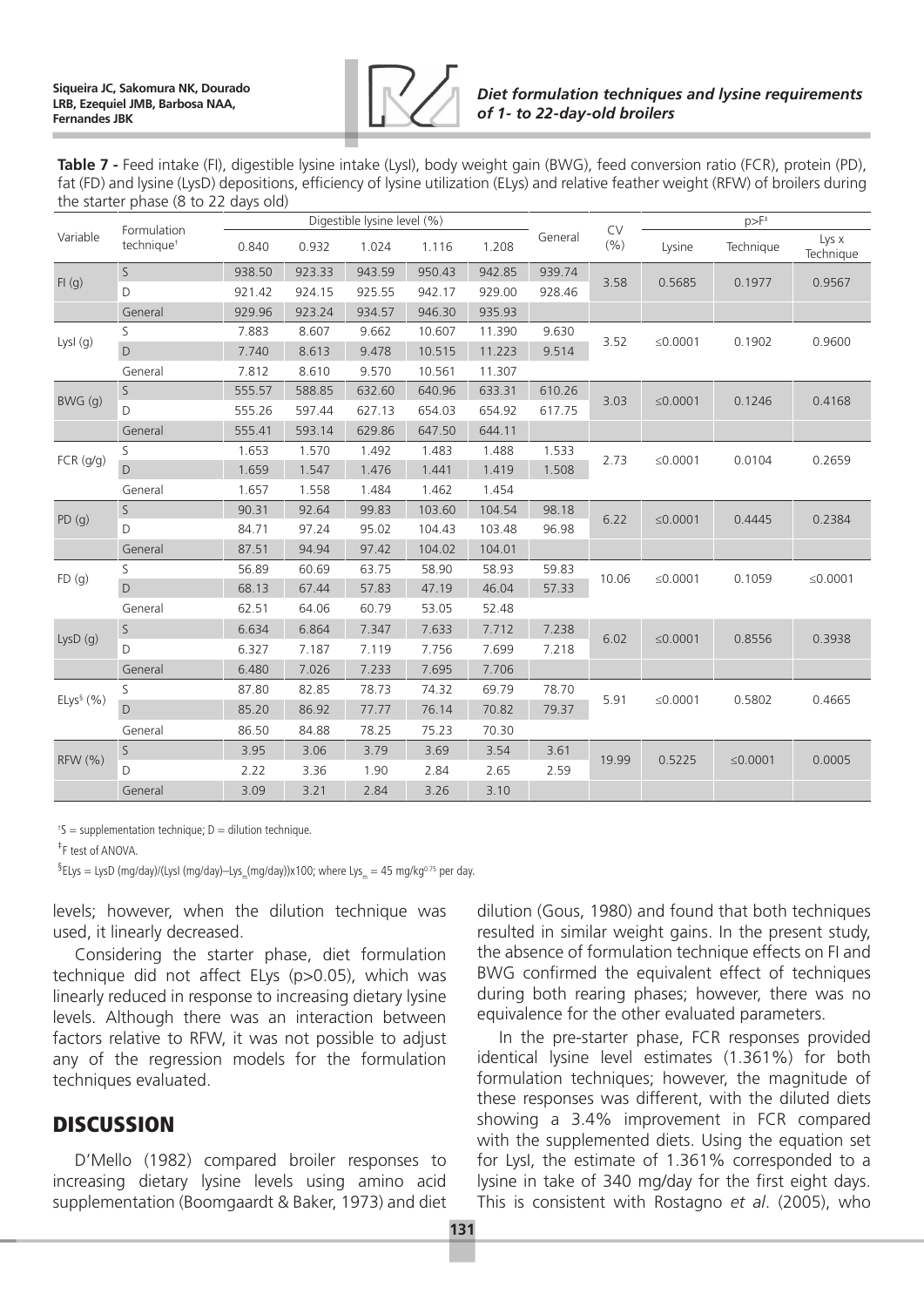

**Table 8 -** Adjusted equations, F test significance, coefficients of determination (R<sup>2</sup>) and optimal digestible lysine levels (OLys) in starter (8 to 22 days old) broiler diets

| Model     | Variable / Equation                                        | P>F        | $R^2$ | OLys $(% )$          |
|-----------|------------------------------------------------------------|------------|-------|----------------------|
|           | Digestible lysine intakel (g)                              |            |       |                      |
| Linear    | $LysI = -0.380 + 9.718xLys$                                | ≤0.0001    | 0.995 | ------               |
|           | Body weight gain (g)                                       |            |       |                      |
| Quadratic | BWG = $-525.992 + 2002.911xLys - 854.980xLys2$             | ≤ $0.0001$ | 0.992 | 1.171                |
|           | Feed conversion ratio <sup>+</sup> (g/g)                   |            |       |                      |
| Quadratic | FCR=4.021(+0.160)-4.463(-0.187)xLys+1.958xLys <sup>2</sup> | ≤ $0.0001$ | 0.995 | 1.140(S)<br>1.187(D) |
|           | Protein deposition (q)                                     |            |       |                      |
| Linear    | $PD = 50.742 + 45.740xLys$                                 | ≤ $0.0001$ | 0.926 | ------               |
|           | Fat deposition $(q) - S$                                   |            |       |                      |
|           | $FD = 59.832$                                              |            |       |                      |
|           | Fat deposition $(g) - D$                                   |            |       |                      |
| Linear    | $FD = 129.033 - 70.027xLys$                                | ≤ $0.0001$ | 0.924 |                      |
|           | Lysine deposition (q)                                      |            |       |                      |
| Linear    | LysD= $3.755 + 3.391xLys$                                  | ≤ $0.0001$ | 0.931 | ------               |
|           | Efficiency of lysine utilization (%)                       |            |       |                      |
| Linear    | ELys = $125.835 - 45.704xLys$                              | ≤ $0.0001$ | 0.975 | ------               |

† The number in brackets must be added or subtracted to obtain the specific equation for the dilution technique.

 $S =$  supplementation technique;  $D =$  dilution technique.

recommended 1.363% (328 mg/day) lysine for broiler chickens during the first seven days of life.

The curvilinear responses of PD and LysD obtained with the supplementation technique suggest that these protein and lysine deposition may have been limited by another amino acid, which became limiting when L-lysine HCl was added to the experimental diets. Although glycine and serine are considered nonessential amino acids (D'Mello, 2003), studies indicate that glycine can be conditionally essential for broilers, especially during the early stages of life, when vegetable diets supplemented with crystalline amino acids are used (Corzo *et al.*, 2004; Dean *et al*., 2006). Corzo *et al.* (2004) reported the specific needs of dietary glycine and suggested that the transamination of amino acids, such as threonine or serine to glycine, could be metabolically inefficient to meet the glycine requirements. Therefore, it is possible that PD and LysD responses to the supplementation technique were caused by total glycine+serine deficiency, particularly in the diets containing 1.296 and 1.403% of digestible lysine (Table 1).

On the other hand, when the diets were formulated by the dilution technique (Table 3), the ratio of lysine to glycine+serine in the experimental diets (161%) remained constant among treatments and was higher than that recommended for broiler chickens during the pre-starter phase (150%). Therefore, it is unlikely

that glycine+serine deficiencies affected PD and LysD responses, which is confirmed by the increasing linear behavior of these variables.

Increasing levels of a given limiting amino acid in the diet can change weight gain composition, reducing fat deposition in broilers (Jones, 1986; Leclercq, 1998; Gous, 1998; 2007). The results obtained during the pre-starter phase of the present study confirm this hypothesis only when the diet dilution technique was used. Lysine levels did not affect feather deposition of the birds fed diets formulated by the supplementation technique.

The factors that influence amino acid utilization efficiency have been extensively reviewed by Heger & Frydrych (1989), who indicated that the relative concentration of the limiting amino acid in the diet as the main factor affecting efficiency. At suboptimal in take levels, amino acids are more efficiently used and only a small fraction is broken down. As the concentration of the limiting amino acid in the diet increases, its utilization efficiency decreases because a greater proportion is directed to alternative metabolic processes, unrelated to protein deposition (Heger & Frydrych, 1989).This may explain the reduced ELys observed with increasing lysine levels in the present study.

In general, birds fed dilution-formulated diets used lysine more efficiently (75.57%) than those fed supplementation-formulated diets (73.22%). This sup-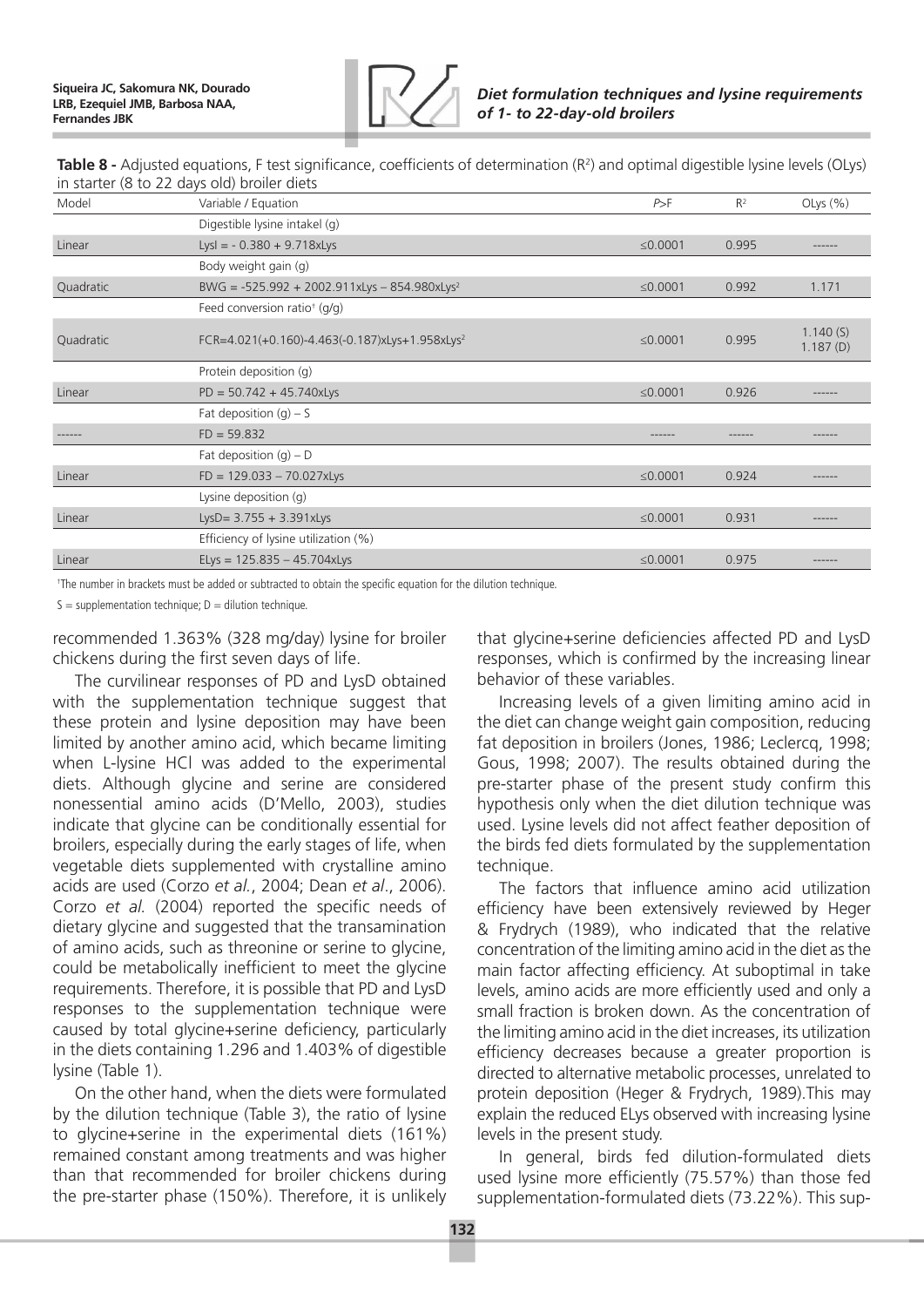

ports the better FCR responses of pre-starter broilers fed dilution-formulated diets. Amino acid ratios varied among diets formulated with the supplementation technique, while the diluting technique maintained these ratios constant, which corroborates the fact that dietary amino acid may affect the utilization efficiency of the first limiting factor, as reported by Heger & Frydrych (1989).

The diet dilution technique improved broiler performance potential, as shown by the best FCR responses, by FD reduction and by the increasing linear PD and LysD behavior responses. The digestible lysine level of 1.361% (0.460%/Mcal ME), estimated on FCR-basis, was adequate to meet the requirements of Cobb 500 broilers during the pre-starter phase (1 to 8 days). This corresponds to 2.38 g (340 mg/day) lysine intake during this period.

Statistically, the FCR results obtained fort he starter phase demonstrated that the analysis of variance was not able to explore the quantitative data, as discussed by Pesti *et al.* (2009). Therefore, it is necessary to use methods capable of exploring the effects of qualitative factors (formulation technique) on the responses of quantitative factors (digestible lysine levels). In this study, the model adapted from Kaps & Lamberson (2004) was adequate for this purpose, detecting differences in the behavior of the responses to the formulation techniques in the absence of interactions between the studied factors, allowing a detailed analysis of the FCR responses.

For the starter phase, FCR responses obtained with the supplementation technique ceased before those observed with the dilution technique, showing that diluted diets enhanced broiler performance potential. Therefore, in a dilution-formulated diet, it is estimated that 1.187% (11.16 g/day) digestible lysine are required to supply FCR requirements of broilers during the starter phase.

The FD results obtained during the starter phase are according to those verified during the pre-starter phase. Feather deposition reduced as a function of dietary lysine levels only when the dilution technique was used, with no effect of lysine levels the FD when diets were formulated by supplementation.

Assuming that the diets obtained by the supplementation and dilution techniques presented different amino acid balance, and taking into account that this balance is one of the main factors affecting the efficiency of the utilization of limiting amino acids (Heger & Frydrych, 1989), the absence of formulation technique effects on the ELys during the starter phase

was not expected, although our results confirmed the effect of lysine levels on ELys during the pre-starter phase.

The effects of the diet formulation technique on FI, LysI, BWG, FCR, and FD during the starter phase (8 to 22 days) were, in general, consistent with those observed during the pre-starter phase (1 to 8 days). However, PD, LysD, and ELys responses were not affected by formulation technique during the starter phase, in contrast with the results obtained during the pre-starter phase. These observations suggest that the developmental stage of the birds has an effect on tolerance to variations in dietary amino acid balance. Nevertheless, FCR and FD results during the starter phase may support arguments favoring the application of the diet-dilution technique.

The estimated lysine level of 1.187% (0.395%/ Mcal ME), based on FCR, best met the requirements of Cobb 500 broilers during the starter phase. This level corresponded to11.16 g or 797 mg/day of lysine intake, in agreement with Rostagno *et al.* (2005), who recommended 797mg/day or 1.189% of digestible lysine for8- to 21-day-old broilers.

In general, our results suggested that the diet dilution technique favored the performance potential of broilers. This contrasts with the results of other authors, who observed equivalent results using both techniques. Considering that experimental diets formulated using dilution normally require a limited inclusion of crystalline amino acids, and considering that the cost of these amino acids often hinders protein nutrition studies, we suggest that using the dilution technique to determine broiler lysine requirements could allow producing economically viable experimental diets.

## Acknowledgements

The authors gratefully acknowledge the financial support of Fundação de Amparo a Pesquisa do Estado de São Paulo (FAPESP, Brazil), the grants provided by Conselho Nacional de Desenvolvimento Científico e Tecnológico (CNPQ, Brazil) and the synthetic amino acids donated by Ajinomoto Biolatina Indústria e Comércio LTDA.

# **REFERENCES**

Association of Official Analytical Chemists. Official methods of analysis. 16th ed. Arlington; 1995

Baker DH, Han Y. Ideal amino acid profile for chickens during the first three weeks post hatching. Poultry Science 1994;73:1441-1447.